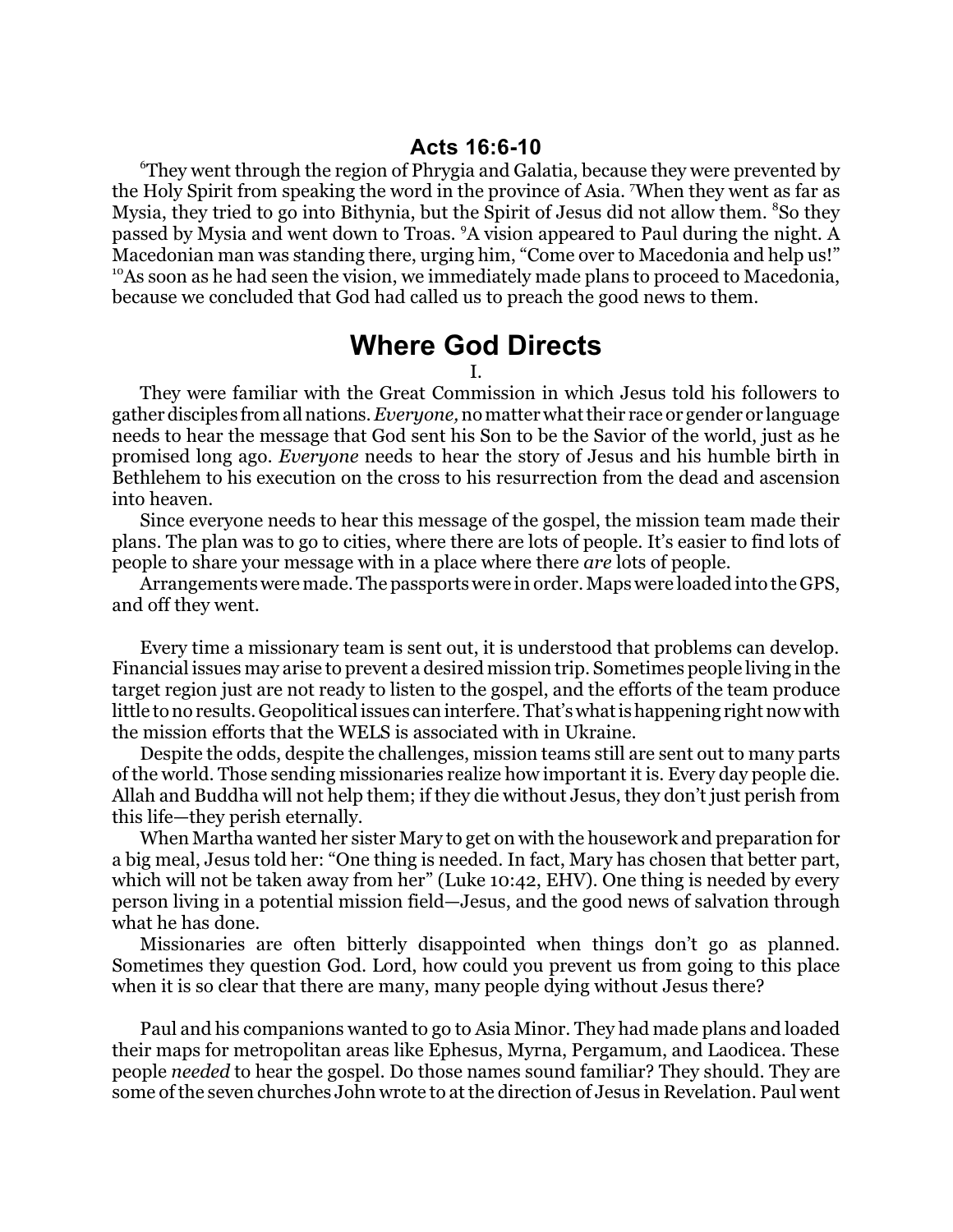to those places—eventually—in his *third* missionary journey. His plan was to go right *now*!

"They went through the region of Phrygia and Galatia, because they were prevented by the Holy Spirit from speaking the word in the province of Asia. <sup>7</sup>When they went as far as Mysia, they tried to go into Bithynia, but the Spirit of Jesus did not allow them" (Acts 16:6- 7, EHV). Twice in the same trip Paul was prevented from going to places he *knew* in his heart needed desperately to hear the gospel. He was right about the fact that the people in these places needed to hear the gospel, but God's plan was for another time. It would come in the future, which was only known to God.

II.

It seems like the height of ignorance for people to try to make demands of God. It is foolish to try to direct God—*this* is where I will go.

Sometimes, however, you don't know *where* God wants you to go right now, or *what,* exactly, he wants you to do as you live your life as a Christian or as a Christian congregation.

God has given to his church all kinds of gifts and abilities. We seek his direction by making all the logical preparations.

In the case of mission work in far-flung locations, you get the passports, acquire the funds, determine which cities or areas seem to be the logical places to go with the gospel. In the case of an existing congregation, like ours, you look at your current situation and all the challenges and all the blessings we have received from the hand of God, and you boldly create your plans.

It is essential to realize that human plans don't always fit*God's*plans.Congregations can be bitterly disappointed when things *don't* work out as they planned. Teaching staffs or the number of pastors in a congregation gets reduced. Buildings don't get built. In some places, Lutheran elementary schools close; in others, entire congregations cease to exist.

III.

The fact that things aren't going according to plan doesn't necessarily mean there is anything wrong with the plan. Remember, all these places Paul wanted to go right *now*were places he eventually *did*visit. All these places were places where churches were established.

Luke reports in today's First Reading: "They were prevented by the Holy Spirit from speaking the word in the province of Asia. <sup>7</sup>... They tried to go into Bithynia, but the Spirit of Jesus did not allow them" (Acts 16:6-7, EHV). Were their passports refused at the border? How, exactly, did God communicate to his missionaries that they were not to enter this region? Scripture doesn't say. We are just told, they were prevented; they were not allowed.

"A vision appeared to Paul during the night. A Macedonian man was standing there, urging him, 'Come over to Macedonia and help us!'" (Acts 16:9, EHV). Help how? Help with what? Whatever their physical needs might have been in Macedonia, we know one thing: their need for the gospel was even greater. Plans needed to be altered immediately. God's call for them in that moment was to Macedonia.

Do you remember Holy Trinity's past? We are about to enter the month of June—the month we adopt the budget for the next fiscal year. Every year we have to try to determine how best to manage the resources God has given this congregation and what our plans will be to use them.

Years ago we would wring our hands over how to keep the doors open and the lights on. It was necessary to borrow money from various sources, just to keep things going. For several years that has not been the case. Holy Trinity has the ability to look not just at the